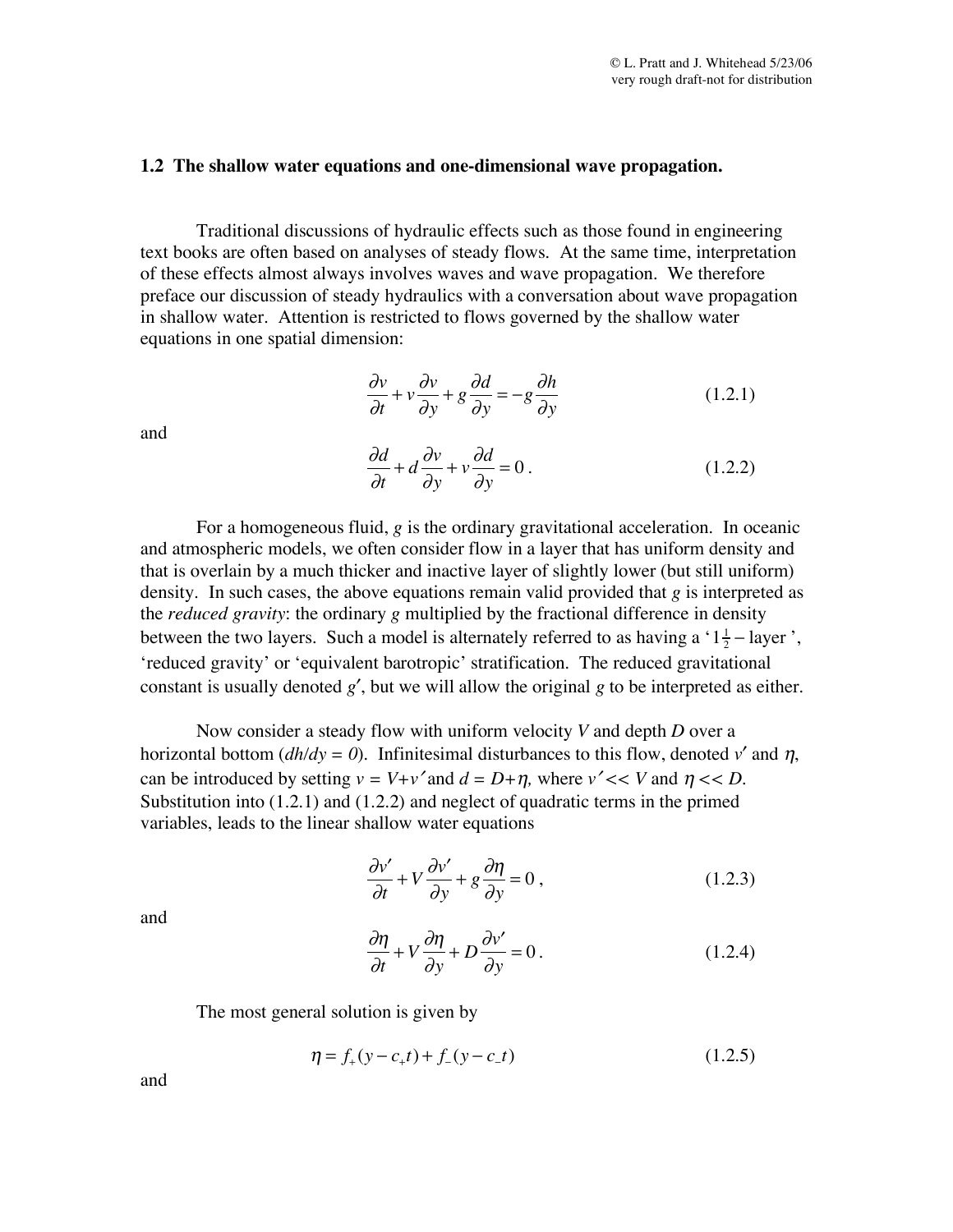$$
v' = \left(\frac{g}{D}\right)^{1/2} \left[f_+(y - c_+t) - f_-(y - c_-t)\right]
$$
 (1.2.6)

where

$$
c_{+} = V + (gD)^{1/2} \tag{1.2.7}
$$

and

$$
c_{-} = V - (gD)^{1/2} \tag{1.2.9}
$$

Equations (1.2.5) and (1.2.6) describe waveforms traveling at speeds  $c_+$  and  $c_-$ . The propagation speeds are made up of two components: the unidirectional background flow velocity *V* and a bi-directional propagation velocity  $\pm (gD)^{1/2}$ , equivalent to the propagation speed in a fluid at rest. For  $V > 0$  the two types of disturbance travel in opposite directions when  $(gD)^{1/2} > V$ . We call the background flow *subcritical* in this case. The quiet and smooth currents common in rivers away from dams or rapids are generally subcritical. Propagation in the positive *y-*direction occurs for both waves when  $(gD)^{1/2}$  < *V*, in which case the background flow is called *supercritical*. Flows in spillways, waterfalls, and in parts of rapids are supercritical. If  $(gD)^{1/2} = V$ , one wave propagates in the direction of the background flow and the other is stationary:  $c = 0$ . In this case the background flow is *critical* and can support stationary disturbances. Critical flow is normally a local phenomenon that occurs near the crests of dams and spillways. Because of the long wave approximation, there is no distinction between the speeds of phase propagation and energy propagation.

The Froude number,  $F<sub>d</sub>$ , defined by

$$
F_d^2 = \frac{V^2}{gD},
$$

is often used to characterize the relative importance of inertia and gravity in the dynamics of a particular flow.  $F_d$  is clearly the ratio of the advective component to the intrinsic 'propagation' component of the phase speed and is  $< 1, = 1, > 1$  for subcritical, critical, and supercritical flow, respectively.

With more complicated flows, it may be difficult to unambiguously define *upstream* and *downstream.* Such is the case when the fluid is stratified and has positive and negative horizontal velocities at different depths. In such cases, we reserve the term *subcritical* to mean that signal speeds  $c_{+}$  and  $c_{-}$  belonging to a particular pair of waves are of opposite sign:  $c_+ c < 0$ . Information carried by the waves can therefore travel in both directions. Supercritical flow is defined by  $c_{\text{+}} c_{\text{+}} > 0$  and corresponds to information flow in one direction only. Critical flow is defined by  $c_+ c = 0$  and corresponds to the arrest of one or both of the waves. Note that this definition applies to the homogeneous flow under consideration and is independent of the sign of *V*.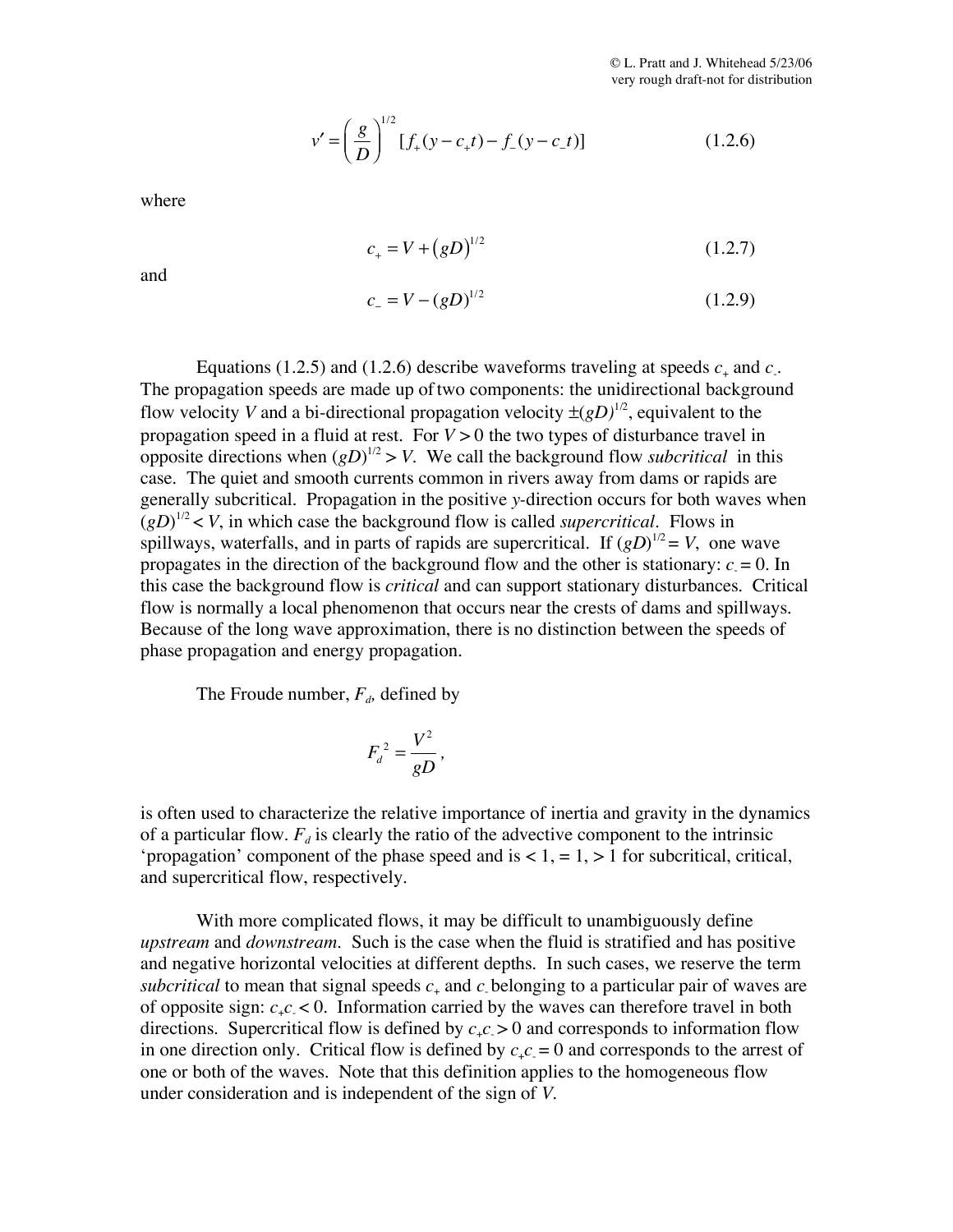A simple example of wave generation that will be built on throughout this book is the linear dam-break problem. Consider two bodies of resting fluid with slightly different depths  $D \pm a$ , separated by a barrier located at  $y = 0$  (Figure 1.2.1a). At  $t = 0$  the barrier is removed, allowing the deeper fluid to move towards positive *y*. Assuming *a* << *D*, the subsequent motion can be approximated by solving  $(1.2.3)$  and  $(1.2.4)$  with  $V = 0$  and subject to the initial conditions

$$
\eta(y,0) = -a \operatorname{sgn}(y) = a \begin{cases} -1 \text{ (y>0)} \\ +1 \text{ (y<0)} \end{cases}
$$

and

$$
v'(y,0)=0
$$

As shown in Figure 1.2.1b, the solution

$$
\eta(y,t) = -\frac{1}{2}a \Big[ sgn(y - c_+t) + sgn(y - c_-t) \Big]
$$

and

$$
v'(y,t) = \frac{1}{2}a\left(\frac{g}{D}\right)^{1/2} \left[ -\text{sgn}(y - c_+t) + \text{sgn}(y - c_-t) \right]
$$

consists of two step-like wave fronts propagating away from  $y = 0$  at the speeds  $c_{+}$  =  $\pm (gD)^{1/2}$ . Left behind is a uniform stream with velocity  $a(g/D)^{1/2}$  and with depth equal to the mean initial depth. It is apparent that, between the two wave fronts, the available potential energy associated with the initial mismatch in fluid depths has been entirely converted to kinetic energy (see Exercise 1). The complete removal of available potential energy is a feature that does not persist in the presence of rotation.

Another view of linear, long-wave propagation, one that will be helpful in understanding nonlinear waves, comes from the method of characteristics. A formal discussion of this method appears in Appendix B, but many readers will be satisfied with the less formal derivations that appear in the main text. If  $(1.2.4)$  is multiplied by  $(g/D)^{1/2}$ and the product is added to (1.2.3), the resulting equation can be arranged in the form:

$$
\left(\frac{\partial}{\partial t} + \left(V + (gD)^{1/2}\right)\frac{\partial}{\partial y}\right)\left(v' + \left(\frac{g}{D}\right)^{1/2}\eta\right) = 0\,. \tag{1.2.10}
$$

Subtraction of the two results in

$$
\left(\frac{\partial}{\partial t} + \left(V - (gD)^{1/2}\right)\frac{\partial}{\partial y}\right)\left(v' - \left(\frac{g}{D}\right)^{1/2}\eta\right) = 0.
$$
 (1.2.11)

The operator in (1.2.10) can be interpreted as the time derivative seen by an observer moving at the wave speed  $c_+ = V + (gD)^{1/2}$ . To that observer, the value of the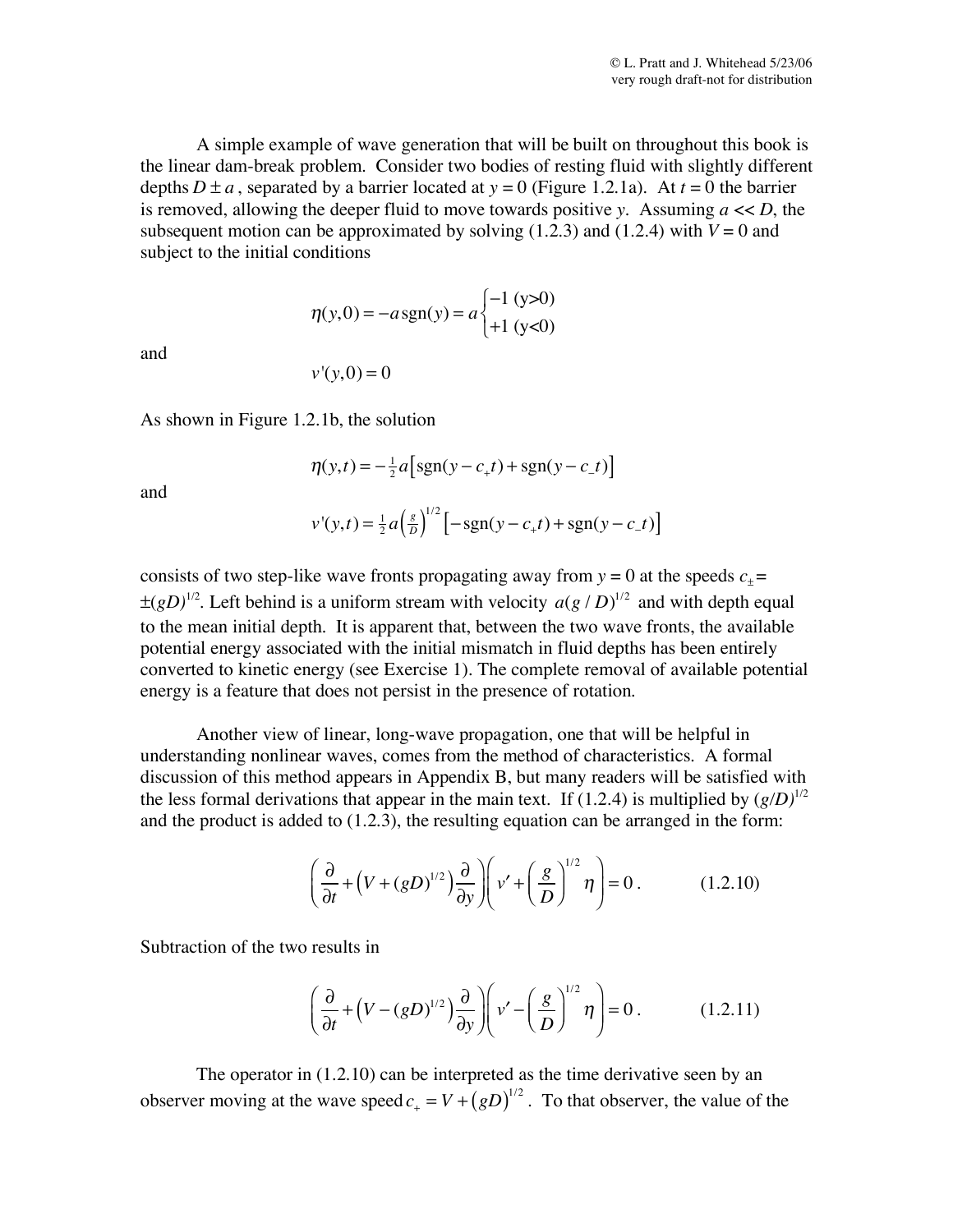*linearized Riemann invariant*  $(v' + (g/D)^{1/2} \eta)$  remains fixed. A similar interpretation holds for (1.2.11), with an observer moving at speed  $c = V - (gD)^{1/2}$  seeing a fixed value of  $(v' - (g/D)^{1/2} \eta)$ . In this context, *c*<sub>-</sub> and *c*<sub>+</sub> are called *characteristic speeds*. The general solutions (1.2.5) and (1.2.6) can be deduced directly from the characteristic forms (1.2.10) and (1.2.11) of the linear shallow water equations.

The Riemann invariants can be used to measure the distribution of 'forward' and 'backward' propagating waves in a time-dependent flow field. Consider a single, forward wave (with speed  $c^+$ ) have the form  $\eta = \sin[y - c^+ t]$ . In view of (1.2.6) the corresponding perturbation velocity is given by  $v' = (g / D)^{1/2} \sin[y - c^+ t]$ . The value of the 'forward' Riemann invariant  $(v' + (g/D)^{1/2} \eta)$  over this wave form varies from  $2(g/D)^{1/2}$  at a wave crest to  $-2(g/D)^{1/2}$  at a trough, whereas the value of  $(v' - (g/D)^{1/2} \eta)$  is uniformly zero over the same interval. The reverse is true for a 'backward' wave (with speed  $c$ ). One could use this property to decompose a more complicated wave field into backward and forward components (see Exercise 3); forward waves project entirely onto the forward Riemann invariant and vice versa. It will be important to keep this interpretation in mind when reading the next section, where nonlinear generalizations of the Riemann functions will be introduced.

Now consider an initial value problem for which  $v'$  and  $\eta$  are specified for all *y* at  $t = 0$ . In determining a solution for  $t > 0$ , it is useful to think about the propagation of this information forward in time. Consider the space - $\infty < y < \infty$  and  $t \ge 0$ , also known as the *characteristic plane*. An observer moving at the speed  $c_+ = V + (gD)^{1/2}$  travels through this space along one of the *characteristic curves* (or *characteristics*) indicated by a '+' in Figure 1.2.2a. The value of  $(v' + (g/D)^{1/2} \eta)$  is conserved along such curves. A similar result holds for the characteristic curves labeled '-', along which  $(v' - (g/D)^{1/2} \eta)$  is conserved. The characteristic curves therefore represent paths along which specific information travels.

As an example of the use of the method of characteristics, reconsider the dam break problem. The initial conditions are sketched below the characteristic plane in Figure 1.2.2a. Begin by considering a '+' characteristic curve originating at a point *e* on the *y*-axis at  $t = 0$ . Here the initial conditions are  $v' = 0$  and  $\eta = -a$ . The value of the Riemann invariant that is carried forward in time along the curve *ef* is given by

$$
v' + (g/D)^{1/2} \eta = -(g/D)^{1/2} a \text{ (along } e f).
$$
 (1.2.12)

The same is true for all the solid curves originating from the positive portion of the *y*axis. A similar argument establishes the values of  $(v' - (g/D)^{1/2} \eta)$ , which are carried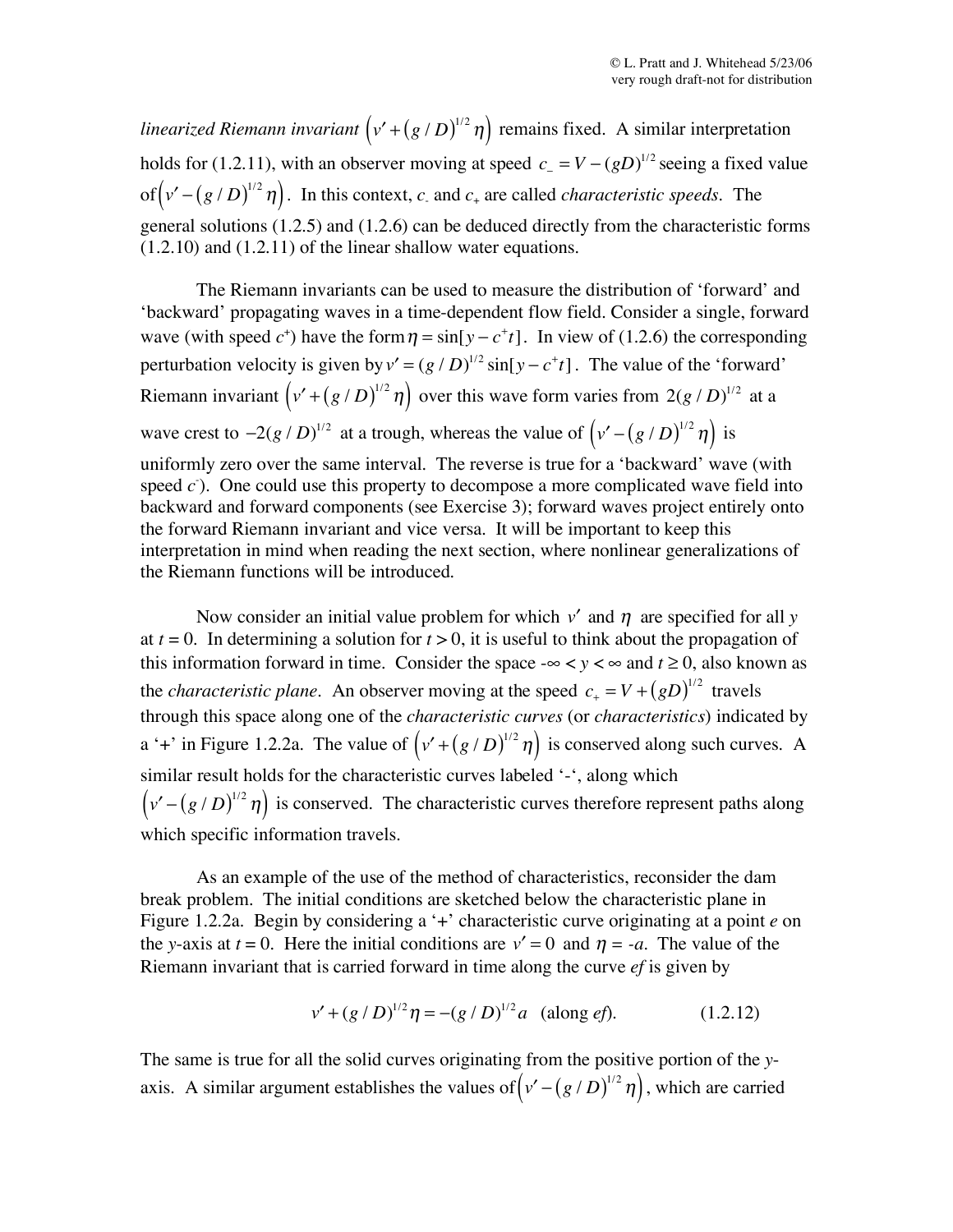along the dashed characteristics. For example, the value along the curve *e*′*f* is determined from the initial conditions as

$$
v' - (g/D)^{1/2} \eta = (g/D)^{1/2} a \text{ (along } e\text{ f}). \tag{1.2.13}
$$

To determine the individual values of  $v'$  and  $\eta$  at a point in the characteristic plane, we use the values of the Riemann invariants given along the characteristic curves that intersect that point. At the intersection point *f*, for example, Equations (1.2.12) and (1.2.13) lead to  $v' = 0$  and  $\eta = -a$ . This result will hold at all points within region I of the characteristic plane, as indicated in Figure 1.2.2b. This region of the flow has not yet been reached by the forward propagating wave front that is generated by the step in surface elevation. The reader may wish to verify that a similar result holds in Region II, which lies to the left of the wave front advancing to the left and where the values  $v' = 0$ and  $\eta = a$  remain equal to the initial values.

Each point in Region III of the characteristic plane is intersected by dashed characteristic curves emanating from the positive *y*-axis and by solid curved emanating from the negative *y*-axis. The corresponding Riemann invariants are given by

$$
v' + (g/D)^{1/2} \eta = (g/D)^{1/2} a
$$
 (in region III)

and

$$
v' - (g/D)^{1/2} \eta = (g/D)^{1/2} a
$$
 (in region III)

and therefore  $\eta = 0$  and  $v' = (g / D)^{1/2} a$ . Thus the passage of the wave fronts leaves behind a steady flow with velocity $(g/D)^{1/2}a$ . The paths of the fronts themselves are the characteristic curves that form the boundaries between the three regions.

## Exercises

1) *Energy conversion in the linear dam-break problem.* Multiply (1.2.3) by *Dv*' and  $(1.2.4)$  by  $g\eta$  and add the results to obtain the energy equation

$$
\left(\frac{\partial}{\partial t} + V\frac{\partial}{\partial y}\right)\left(\frac{g\eta^2}{2} + \frac{Dv^2}{2}\right) = -gD\frac{\partial(v'\eta)}{\partial y}.
$$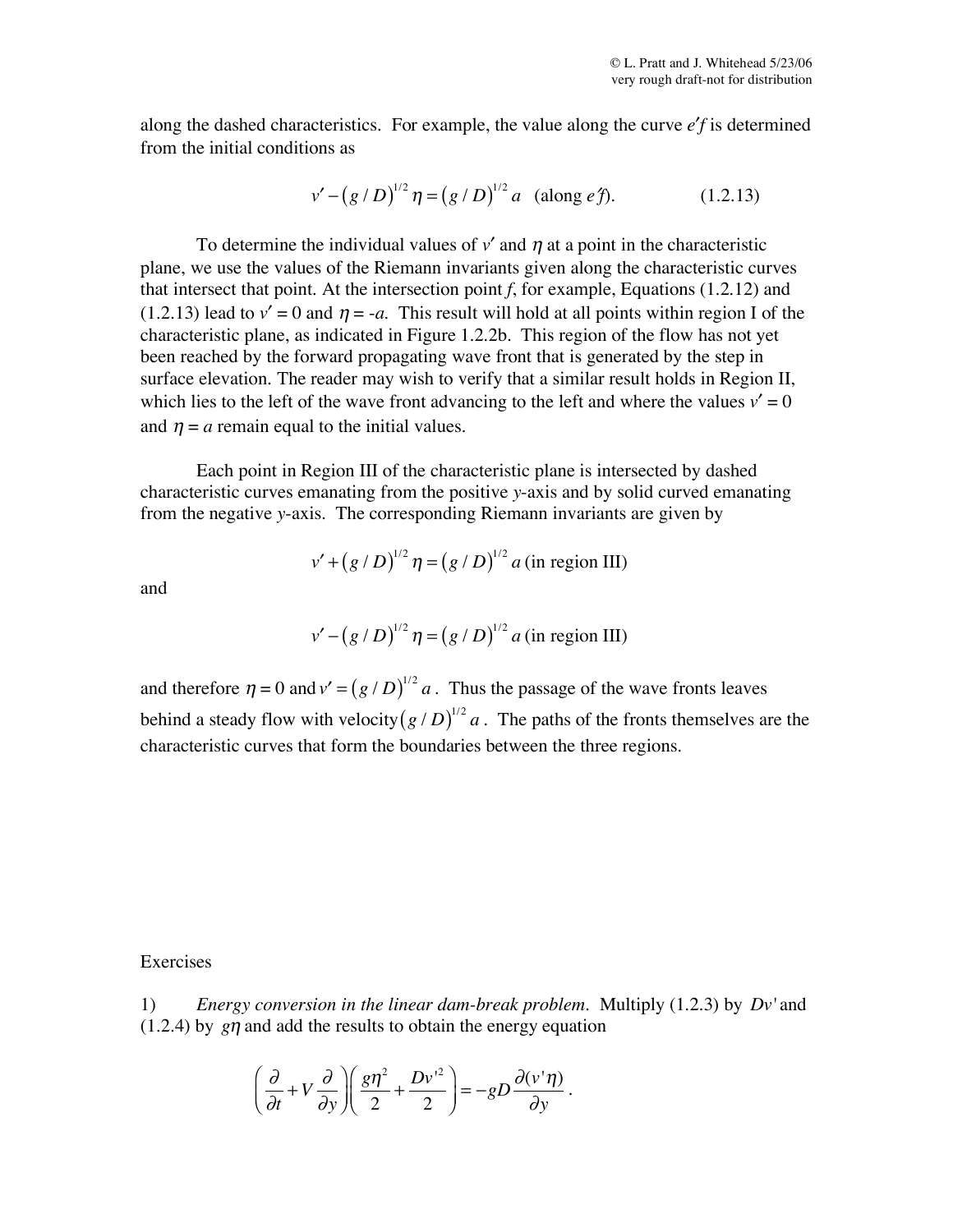For the solution to linear dam break problem (Figure 1.2.1b) integrate the above equation (with  $V = 0$ ) with respect to *y* over any fixed interval  $I = (-y_0 < y < y_0)$ . Then integrate the resulting relation with respect to *t* from 0 to *∞*. Show from the final result that the available potential energy in *I* is converted entirely into kinetic energy. This finding is consistent with the fact that the energy radiated away from *I* by the gravity waves (as measured by  $\int_0^\infty \left[ (v' \eta)_{y_o} - (v' \eta)_{-y_o} \right] dt$  $\int_0^\infty \left[ \left( v' \eta \right)_{y_o} - \left( v' \eta \right)_{-y_o} \right] dt$ ) is zero.

2) Consider the initial condition  $v = 0$  and

$$
d(y,0) = \frac{d_o}{d_o + a(1 - \frac{|y|}{L})} \quad (|y| \le L).
$$

Discuss the evolution of this disturbance according to linear theory.

3) Using Riemann invariants, decompose the following flow field into 'forward' and 'backward' waves:

 $\eta(y,t) = -\sin[y]\cos[t]$  and  $v' = (g/D)^{1/2} \cos[y]\sin[t]$ .

4) *Linear wave speeds in the presence of vertical shear.* Consider the wave problem for a free surface flow with uniform depth *D* and velocity  $V(z)$ . Define  $v = V(z) + v'(y, z, t)$ and show that the linearized *y*-momentum and continuity equations are

$$
\frac{\partial v'}{\partial t} + V \frac{\partial v'}{\partial y} + w \frac{\partial v'}{\partial z} + g \frac{\partial \eta}{\partial y} = 0 \text{ and } \frac{\partial v'}{\partial y} + \frac{\partial w}{\partial z} = 0.
$$

(a) Assuming the waveforms  $(v', w, \eta) = \text{Re}(\tilde{v}(z), \tilde{w}(z), \tilde{\eta})e^{i(v - ct)}$ , obtain the relation

$$
(c - V)\frac{\partial \tilde{w}}{\partial z} + \tilde{w}\frac{dV}{dz} + ig l \tilde{\eta} = 0
$$

Divide this equation by  $(c-V)^2$  and integrate the result from the bottom (here  $z = 0$ ) to the free surface  $(z = D)$  by the linear approximation) to obtain

$$
\left[\frac{\tilde{w}}{c-V}\right]_{z=D} - \left[\frac{\tilde{w}}{c-V}\right]_{z=0} = -ig l \tilde{\eta} \int_0^D \frac{dz}{(c-V)^2}.
$$

(b) Apply the kinematic boundary conditions at the bottom and free surface to obtain the result.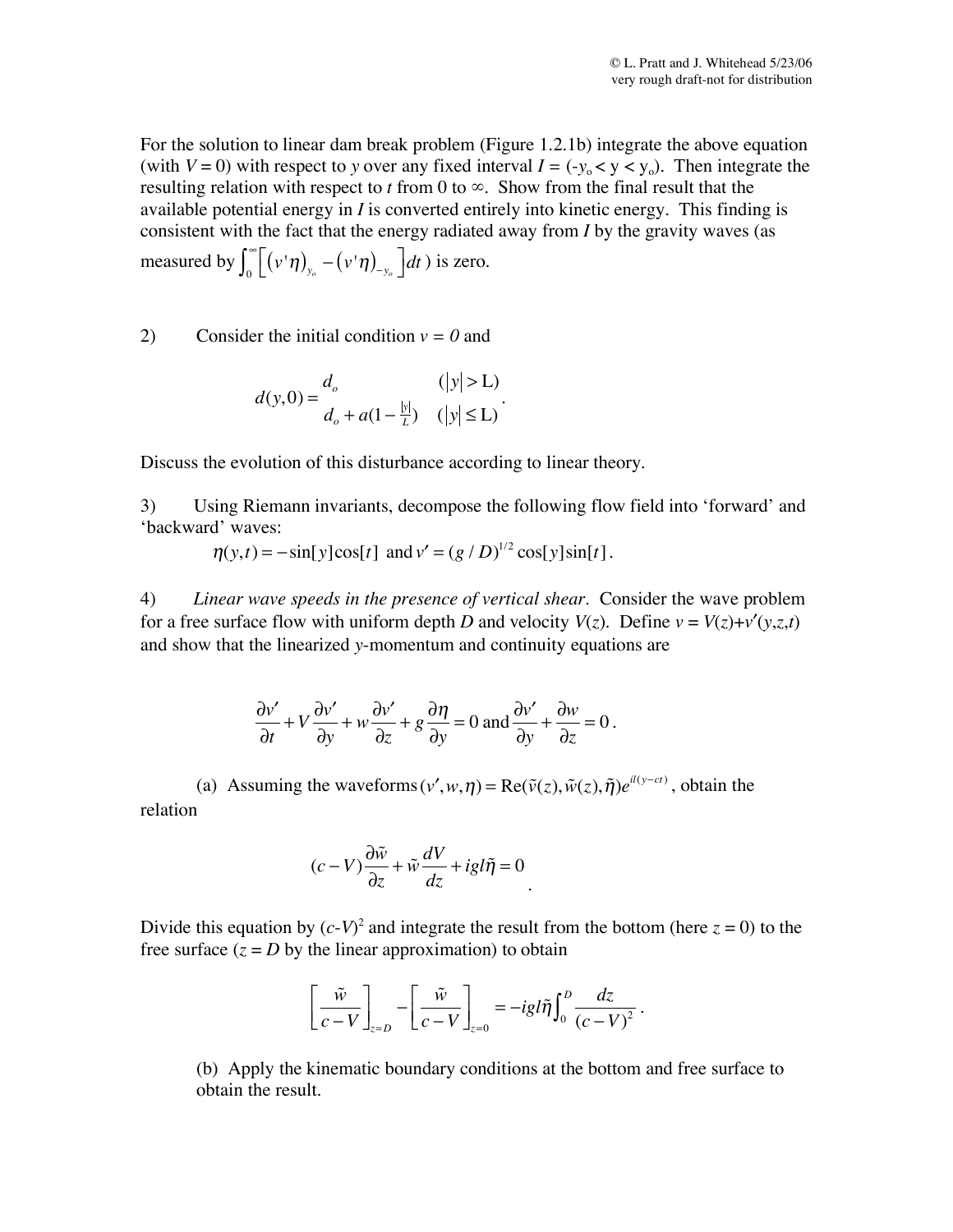$$
g\int_0^d \frac{dz}{\left(V-c\right)^2} = 1
$$

Show that the case  $V =$  constant results in  $c = V \pm (gD)^{1/2}$ . For nonconstant *V* observe that real values of *c* must lie outside the range of variation of *V*.

(c) Finally, show that if the variations of *V* are weak:  $V = V_o + \varepsilon \hat{V}(z)$  with  $\varepsilon \ll 1$ and  $\int_0^D \hat{V} dz$  $\int_0^D \hat{V} dz = 0$ , that

$$
(V_o - c)^2 = gD + \frac{3\varepsilon^2}{D} \int_0^D \hat{V}^2 dz,
$$

and therefore a section at which  $V_0 = (gD)^{1/2}$  allows upstream propagation.

Further discussion of the implications of these results can be found in Garrett and Gerdes (2003). The derivation of the wave speeds appears in Freeman and Johnson (1970).

## **Figure Captions**

- 1.2.1 The linear dam break problem.
- 1.2.2 Characteristic curves (a) and regions of influence (b) for the linear dam break.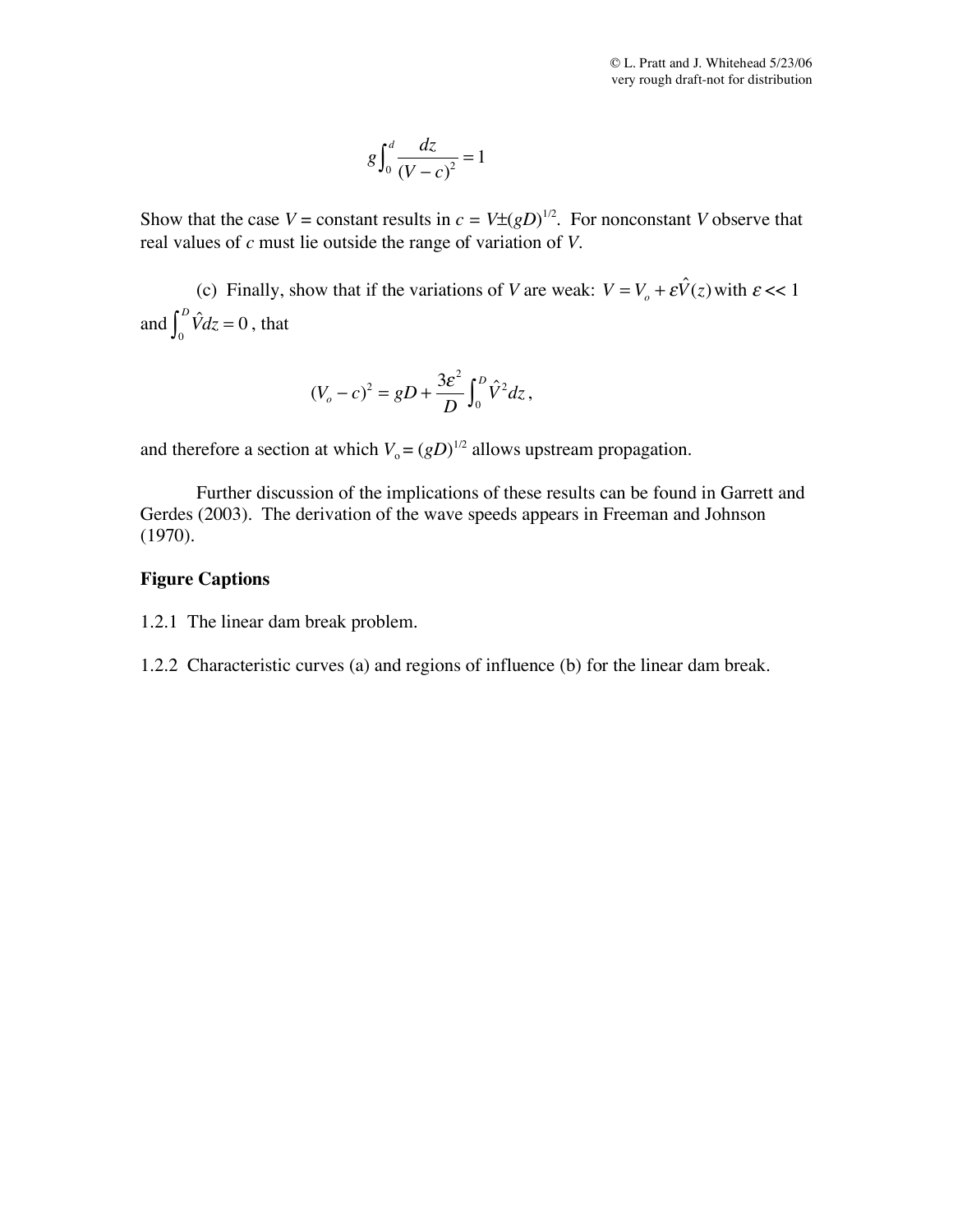

 $(a)$ 



 $(b)$